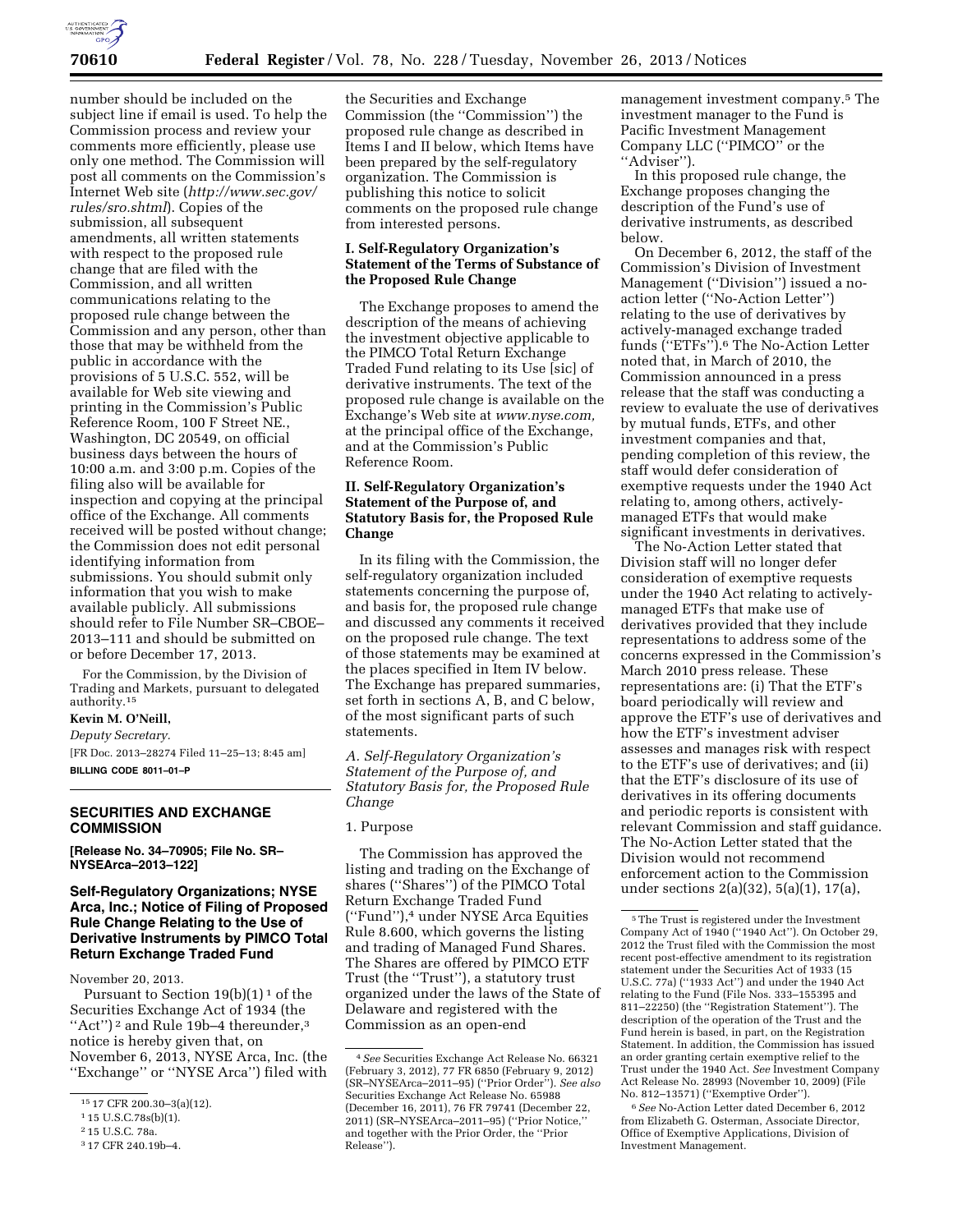22(d), and 22(e) of the 1940 Act, or rule 22c–1 under the 1940 Act if activelymanaged ETFs operating in reliance on specified orders (which include the Trust's Exemptive Order 7) invest in options contracts, futures contracts or swap agreements provided that they comply with the representations stated in the No-Action Letter, as noted above.

In the Prior Release, the Exchange stated that, consistent with the Trust's Exemptive Order, the Fund would not invest in options contracts, futures contracts or swap agreements. In view of the No-Action Letter, the Exchange is proposing to change this representation to permit the Fund to use derivative instruments, as described below.8

The Prior Release stated that the Fund will invest under normal market circumstances at least 65% of its total assets in a diversified portfolio of Fixed Income Instruments of varying maturities.9 ''Fixed Income Instruments'' include bonds, debt securities and other similar instruments issued by various U.S. and non-U.S. public- or private-sector entities.10 The Exchange proposes to revise this statement to provide that the Fund will invest under normal market circumstances at least 65% of its total

8The Adviser represents that the Fund, in connection with its use of derivative instruments, will comply with the representations stated in the No-Action Letter, as noted above.

9As stated in the Prior Release, the term ''under normal market circumstances'' includes, but is not limited to, the absence of extreme volatility or trading halts in the fixed income markets or the financial markets generally; operational issues causing dissemination of inaccurate market information; or force majeure type events such as systems failure, natural or man-made disaster, act of God, armed conflict, act of terrorism, riot or labor disruption or any similar intervening circumstance.

10As noted in the Prior Release, ''Fixed Income Instruments,'' as such term is used generally in the Registration Statement, include: debt securities issued or guaranteed by the U.S. Government, its agencies or government-sponsored enterprises (''U.S. Government Securities''); corporate debt securities of U.S. and non-U.S. issuers, including convertible securities and corporate commercial paper; mortgage-backed and other asset-backed securities; inflation-indexed bonds issued both by governments and corporations; structured notes, including hybrid or "indexed" securities and eventlinked bonds; bank capital and trust preferred securities; loan participations and assignments; delayed funding loans and revolving credit facilities; bank certificates of deposit, fixed time deposits and bankers' acceptances; repurchase agreements on Fixed Income Instruments and reverse repurchase agreements on Fixed Income Instruments; debt securities issued by states or local governments and their agencies, authorities and other government-sponsored enterprises; obligations of non-U.S. governments or their subdivisions, agencies and government-sponsored enterprises; and obligations of international agencies or supranational entities. Securities issued by U.S. Government agencies or governmentsponsored enterprises may not be guaranteed by the U.S. Treasury.

assets in a diversified portfolio of Fixed Income Instruments of varying maturities, which may be represented by derivatives related to Fixed Income Instruments (the ''65% policy'').

The Prior Release stated that the Fund's investment would not be used to enhance leverage. In view of the Exchange's proposal to permit the Fund to use derivative instruments, as described below, the Fund's investments in derivative instruments may be used to enhance leverage. However, as noted in the Prior Release, the Fund's investments will not be used to seek performance that is the multiple or inverse multiple (*e.g.,* 2×s and 3times;s) of the Fund's broad-based securities market index.

# The Fund's Use of Derivatives

With respect to the Fund, derivative instruments primarily will include forwards, exchange-traded and over-thecounter (''OTC'') options contracts, exchange-traded futures contracts, options on futures contracts and swap agreements. Generally, derivatives are financial contracts whose value depends upon, or is derived from, the value of an underlying asset, reference rate or index, and may relate to stocks, bonds, interest rates, currencies or currency exchange rates, commodities, and related indexes. The Fund may, but is not required to, use derivative instruments for risk management purposes or as part of its investment strategies.<sup>11</sup>

Investments in derivative instruments will be made in accordance with the 1940 Act and consistent with the Fund's investment objective and policies. As described further below, the Fund will typically use derivative instruments as a substitute for taking a position in the underlying asset and/or as part of a strategy designed to reduce exposure to other risks, such as interest rate or currency risk. The Fund may also use derivative instruments to enhance returns. To limit the potential risk associated with such transactions, the Fund will segregate or ''earmark'' assets determined to be liquid by PIMCO in accordance with procedures established

by the Trust's Board of Trustees and in accordance with the 1940 Act (or, as permitted by applicable regulation, enter into certain offsetting positions) to cover its obligations under derivative instruments. These procedures have been adopted consistent with Section 18 of the 1940 Act and related Commission guidance. In addition, the Fund will include appropriate risk disclosure in its offering documents, including leveraging risk. Leveraging risk is the risk that certain transactions of the Fund, including the Fund's use of derivatives, may give rise to leverage, causing the Fund to be more volatile than if it had not been leveraged.12 Because the markets for certain securities, or the securities themselves, may be unavailable or cost prohibitive as compared to derivative instruments, suitable derivative transactions may be an efficient alternative for the Fund to obtain the desired asset exposure.

The Adviser believes that derivatives can be an economically attractive substitute for an underlying physical security that the Fund would otherwise purchase. For example, the Fund could purchase Treasury futures contracts instead of physical Treasuries or could sell credit default protection on a corporate bond instead of buying a physical bond. Economic benefits include potentially lower transaction costs or attractive relative valuation of a derivative versus a physical bond (*e.g.,*  differences in yields).

The Adviser further believes that derivatives can be used as a more liquid means of adjusting portfolio duration as well as targeting specific areas of yield curve exposure, with potentially lower transaction costs than the underlying securities (*e.g.,* interest rate swaps may have lower transaction costs than physical bonds). Similarly, money market futures can be used to gain exposure to short-term interest rates in order to express views on anticipated changes in central bank policy rates. In addition, derivatives can be used to protect client assets through selectively hedging downside (or ''tail risks'') in the Fund.

The Fund also can use derivatives to increase or decrease credit exposure. Index credit default swaps (CDX) can be used to gain exposure to a basket of credit risk by ''selling protection'' against default or other credit events, or to hedge broad market credit risk by ''buying protection.'' Single name credit default swaps (CDS) can be used to

<sup>7</sup>*See* note 5, *supra.* 

<sup>&</sup>lt;sup>11</sup>The Fund will seek, where possible, to use counterparties whose financial status is such that the risk of default is reduced; however, the risk of losses resulting from default is still possible. PIMCO's Counterparty Risk Committee evaluates the creditworthiness of counterparties on an ongoing basis. In addition to information provided by credit agencies, PIMCO credit analysts evaluate each approved counterparty using various methods of analysis, including company visits, earnings updates, the broker-dealer's reputation, PIMCO's past experience with the broker-dealer, market levels for the counterparty's debt and equity, the counterparty's liquidity and its share of market participation.

<sup>12</sup>To mitigate leveraging risk, the Adviser will segregate or ''earmark'' liquid assets or otherwise cover the transactions that may give rise to such risk.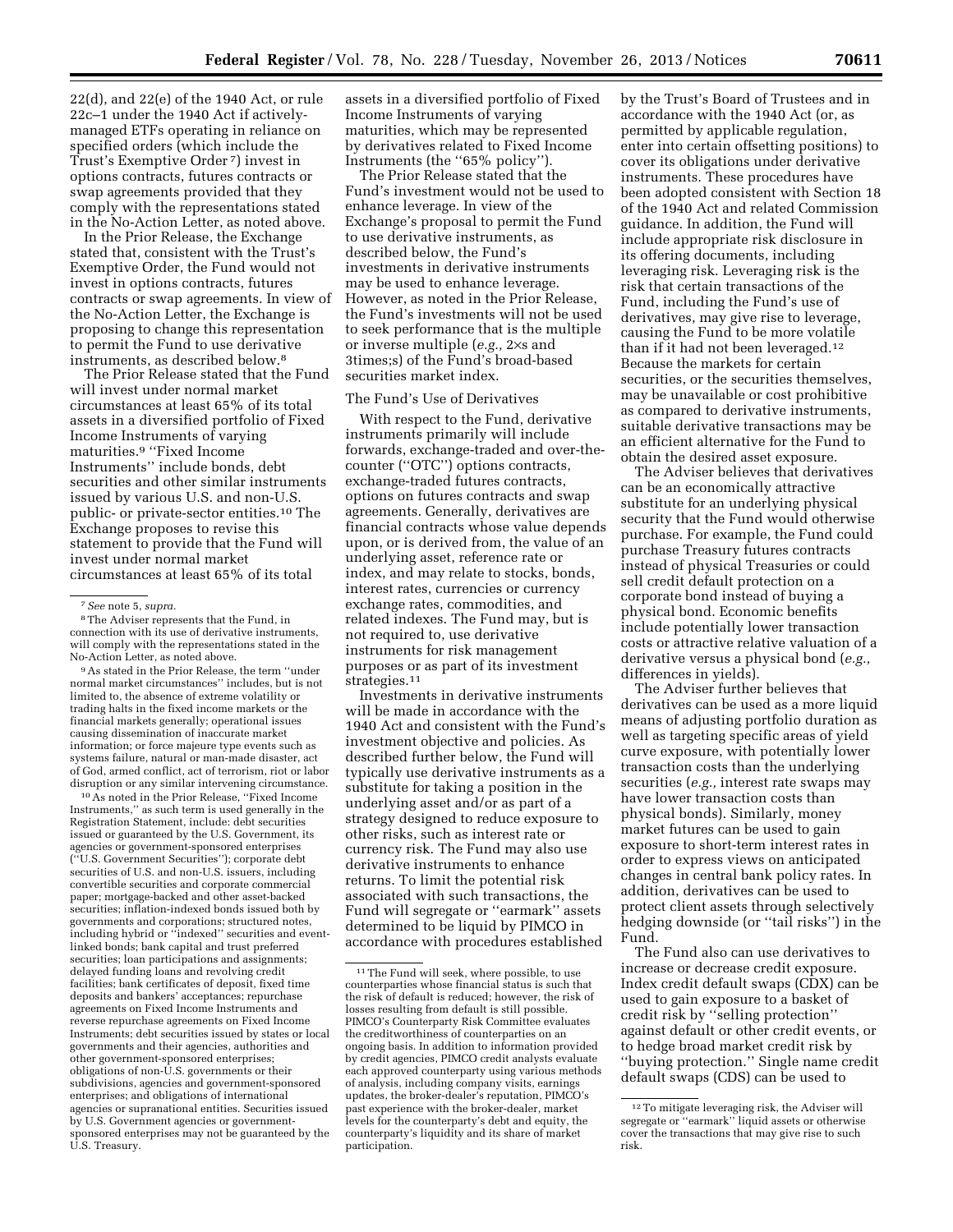swap contracts to obtain the total return of a reference asset or index in exchange for paying a financing cost. A total return swap may be much more efficient than buying underlying securities of an index, potentially lowering transaction costs.

The Adviser believes that the use of derivatives will allow the Fund to selectively add diversifying sources of return from selling options. Option purchases and sales can also be used to hedge specific exposures in the portfolio, and can provide access to return streams available to long-term investors such as the persistent difference between implied and realized volatility. Option strategies can generate income or improve execution prices (*i.e.,* covered calls).

#### Other Investments

In addition to the Fund's use of derivatives in connection with the 65% policy, under the proposal the Fund would seek to invest in derivative instruments not based on Fixed Income Instruments, consistent with the Fund's investment restrictions relating to exposure to those asset classes.

The Prior Release also stated that the Fund may invest in debt securities and instruments that are economically tied to foreign (non-U.S.) countries. The Prior Release stated further that PIMCO generally considers an instrument to be economically tied to a non-U.S. country if the issuer is a foreign government (or any political subdivision, agency, authority or instrumentality of such government), or if the issuer is organized under the laws of a non-U.S. country. In the case of applicable money market instruments, such instruments will be considered economically tied to a non-U.S. country if either the issuer or the guarantor of such money market instrument is organized under the laws of a non-U.S. country.

The Exchange proposes to add to this representation that, with respect to derivative instruments, as proposed to be used, PIMCO generally will consider such instruments to be economically tied to non-U.S. countries if the underlying assets are foreign currencies (or baskets or indexes of such currencies), or instruments or securities that are issued by foreign governments (or any political subdivision, agency, authority or instrumentality of such governments) or issuers organized under the laws of a non-U.S. country (or if the underlying assets are money market instruments, as applicable, if either the

issuer or the guarantor of such money market instruments is organized under the laws of a non-U.S. country).

The Fund's investments, including investments in derivative instruments, are subject to all of the restrictions under the 1940 Act, including restrictions with respect to illiquid securities. The Fund may hold up to an aggregate amount of 15% of its net assets in illiquid securities (calculated at the time of investment), including Rule 144A securities deemed illiquid by the Adviser,<sup>13</sup> consistent with Commission guidance.14 The Fund will monitor its portfolio liquidity on an ongoing basis to determine whether, in light of current circumstances, an adequate level of liquidity is being maintained, and will consider taking appropriate steps in order to maintain adequate liquidity if, through a change in values, net assets, or other circumstances, more than 15% of the Fund's net assets are held in illiquid securities. Illiquid securities include securities subject to contractual or other restrictions on resale and other instruments that lack readily available markets as determined in accordance with Commission staff guidance.<sup>15</sup>

The changes described herein will be effective upon (i) the effectiveness of an amendment to the Trust's Registration Statement disclosing the Fund's intended use of derivative instruments and (ii) when this proposed rule change has become operative. The Adviser represents that the Adviser has managed and will continue to manage the Fund

14The Commission has stated that long-standing Commission guidelines have required open-end funds to hold no more than 15% of their net assets in illiquid securities and other illiquid assets. *See*  Investment Company Act Release No. 28193 (March 11, 2008), 73 FR 14618 (March 18, 2008), footnote 34. *See also,* Investment Company Act Release No. 5847 (October 21, 1969), 35 FR 19989 (December 31, 1970) (Statement Regarding ''Restricted Securities''); Investment Company Act Release No. 18612 (March 12, 1992), 57 FR 9828 (March 20, 1992) (Revisions of Guidelines to Form N–1A). A fund's portfolio security is illiquid if it cannot be disposed of in the ordinary course of business within seven days at approximately the value ascribed to it by the fund. *See* Investment Company Act Release No. 14983 (March 12, 1986), 51 FR 9773 (March 21, 1986) (adopting amendments to Rule 2a–7 under the 1940 Act); Investment Company Act Release No. 17452 (April 23, 1990), 55 FR 17933 (April 30, 1990) (adopting Rule 144A under the 1933 Act).

15*See* note 14, *supra.* 

in the manner described in the Prior Release, and will not implement the changes described herein until this proposed rule change is operative.

The Adviser represents that there is no change to the Fund's investment objective. The Fund will continue to comply with all initial and continued listing requirements under NYSE Arca Equities Rule 8.600.

Except for the changes noted above, all other facts presented and representations made in the Prior Release remain unchanged.

All terms referenced but not defined herein are defined in the Prior Release.

Derivatives Valuation Methodology for Purposes of Determining Net Asset Value

According to the Registration Statement, the net asset value (''NAV'') of the Fund's Shares is determined by dividing the total value of the Fund's portfolio investments and other assets, less any liabilities, by the total number of Shares outstanding. Fund Shares are valued as of the close of regular trading (normally 4:00 p.m., Eastern time (''E.T.'')) (the ''NYSE Close'') on each day NYSE Arca is open (''Business Day''). Information that becomes known to the Fund or its agents after the NAV has been calculated on a particular day will not generally be used to retroactively adjust the price of a portfolio asset or the NAV determined earlier that day. The Fund reserves the right to change the time its NAV is calculated if the Fund closes earlier, or as permitted by the Commission.

For purposes of calculating NAV, portfolio securities and other assets for which market quotes are readily available are valued at market value. Market value is generally determined on the basis of last reported sales prices, or if no sales are reported, based on quotes obtained from a quotation reporting system, established market makers, or pricing services. Domestic and foreign fixed income securities and nonexchange-traded derivatives will normally be valued on the basis of quotes obtained from brokers and dealers or pricing services using data reflecting the earlier closing of the principal markets for those assets. Prices obtained from independent pricing services use information provided by market makers or estimates of market values obtained from yield data relating to investments or securities with similar characteristics. Exchange-traded options, futures and options on futures will generally be valued at the settlement price determined by the applicable exchange.

<sup>13</sup> In reaching liquidity decisions with respect to Rule 144A securities, the Adviser may consider the following factors: The frequency of trades and quotes for the security; the number of dealers willing to purchase or sell the security and the number of other potential purchasers; dealer undertakings to make a market in the security; and the nature of the security and the nature of the marketplace trades (*e.g.,* the time needed to dispose of the security, the method of soliciting offers, and the mechanics of transfer).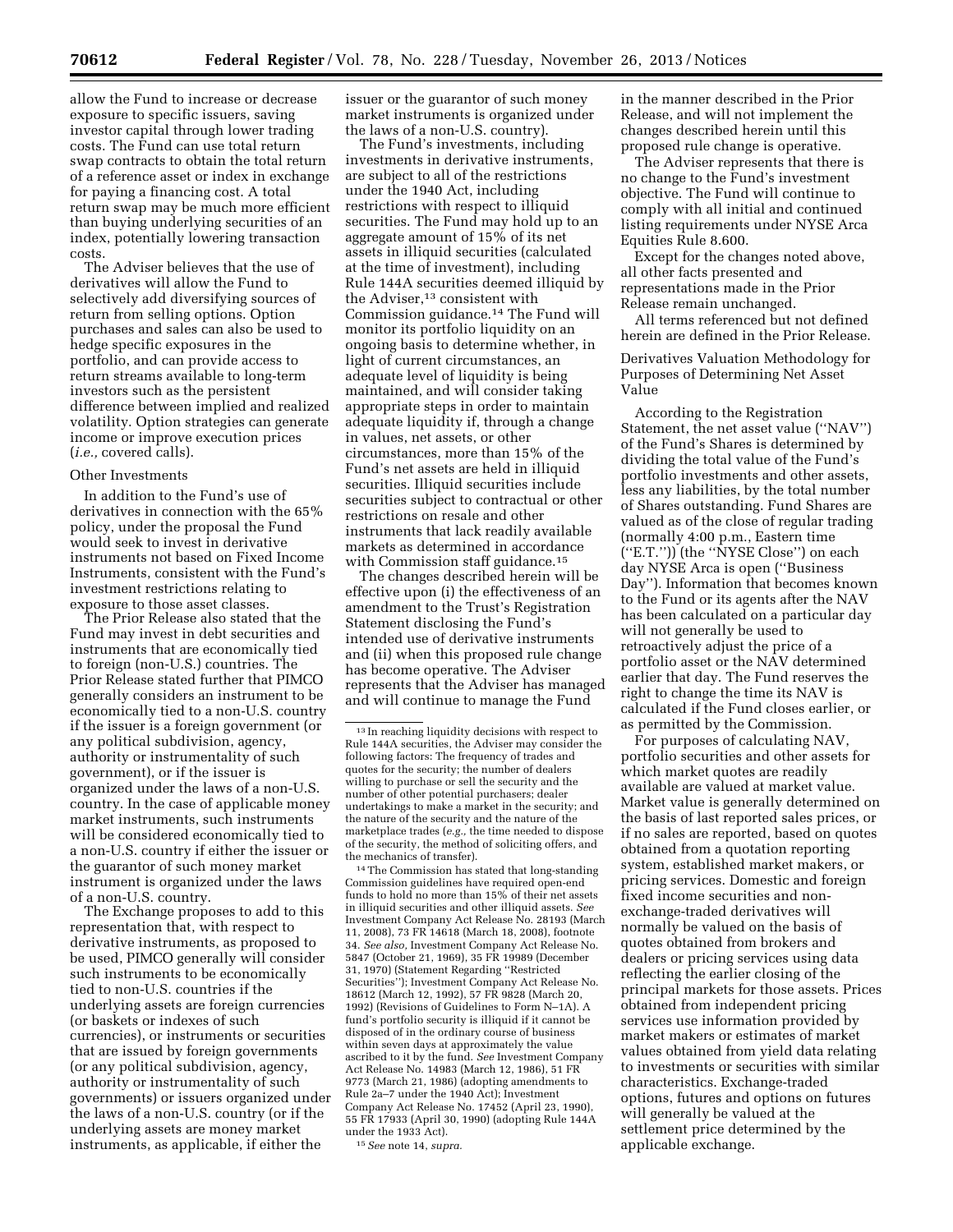Derivatives for which market quotes are readily available will be valued at market value. Local closing prices will be used for all instrument valuation purposes.

For the Fund's 4:00 p.m. E.T. futures holdings, estimated prices from Reuters will be used if any cumulative futures margin impact is greater than \$0.005 to the NAV due to futures movement after the fixed income futures market closes (3:00 p.m. E.T.) and up to the NYSE Close (generally 4:00 p.m. E.T.). Swaps traded on exchanges such as the Chicago Mercantile Exchange (''CME'') or the Intercontinental Exchange (''ICE– US'') will use the applicable exchange closing price where available.

Derivatives Valuation Methodology for Purposes of Determining Intra-Day Indicative Value

On each Business Day, before commencement of trading in Fund Shares on NYSE Arca, the Fund discloses on its Web site the identities and quantities of the portfolio instruments and other assets held by the Fund that will form the basis for the Fund's calculation of NAV at the end of the Business Day.

In order to provide additional information regarding the intra-day value of Shares of the Fund, the NYSE Arca or a market data vendor disseminates every 15 seconds through the facilities of the Consolidated Tape Association or other widely disseminated means an updated Intraday Indicative Value (''IIV'') for the Fund as calculated by an information provider or market data vendor.

A third party market data provider is currently calculating the IIV for the Fund. For the purposes of determining the IIV, the third party market data provider's valuation of derivatives is expected to be similar to their valuation of all securities. The third party market data provider may use market quotes if available or may fair value securities against proxies (such as swap or yield curves).

With respect to specific derivatives:

• Foreign currency derivatives may be valued intraday using market quotes, or another proxy as determined to be appropriate by the third party market data provider.

• Futures may be valued intraday using the relevant futures exchange data, or another proxy as determined to be appropriate by the third party market data provider.

• Interest rate swaps may be mapped to a swap curve and valued intraday based on changes of the swap curve, or another proxy as determined to be

appropriate by the third party market data provider.

• CDX/CDS may be valued using intraday data from market vendors, or based on underlying asset price, or another proxy as determined to be appropriate by the third party market data provider.

• Total return swaps may be valued intraday using the underlying asset price, or another proxy as determined to be appropriate by the third party market data provider.

• Exchange listed options may be valued intraday using the relevant exchange data, or another proxy as determined to be appropriate by the third party market data provider.

• OTC options may be valued intraday through option valuation models (*e.g.,* Black-Scholes) or using exchange traded options as a proxy, or another proxy as determined to be appropriate by the third party market data provider.

#### Disclosed Portfolio

The Fund's disclosure of derivative positions in the Disclosed Portfolio will include information that market participants can use to value these positions intraday. This information will vary by line item, and may include tickers or other identifiers which would identify the listing or clearing exchange for exchange-traded and cleared derivatives, strike price(s), underlying asset, swap or index, coupon, effective date, maturity, and quantities or exposure. For example, a Treasury future would require only a ticker/ identifier and quantity. An OTC option may require underlying asset or swap details, strike price, quantity and expiration date. For the avoidance of doubt, exchange-traded and cleared derivatives will be identified by ticker or other identifiers which would identify the listing or clearing exchange for those instruments.

#### Impact on Arbitrage Mechanism

The Adviser believes there will be minimal, if any, impact to the arbitrage mechanism as a result of the use of derivatives. Market makers and participants should be able to value derivatives as long as the positions are disclosed with relevant information. The Adviser believes that the price at which Shares trade will continue to be disciplined by arbitrage opportunities created by the ability to purchase or redeem creation Shares at their NAV, which should ensure that Shares will not trade at a material discount or premium in relation to their NAV.

The Adviser does not believe there will be any significant impacts to the

settlement or operational aspects of the Fund's arbitrage mechanism due to the use of derivatives. Because derivatives generally are not eligible for in-kind transfer, they will typically be substituted with a "cash in lieu" amount when the Fund processes purchases or redemptions of creation units in-kind.

#### Surveillance

The Exchange represents that trading in the Shares will be subject to the existing trading surveillances, administered by the Financial Industry Regulatory Authority (''FINRA'') on behalf of the Exchange, which are designed to detect violations of Exchange rules and applicable federal securities laws.16 The Exchange represents that these procedures are adequate to properly monitor Exchange trading of the Shares in all trading sessions and to deter and detect violations of Exchange rules and applicable federal securities laws.

The surveillances referred to above generally focus on detecting securities trading outside their normal patterns, which could be indicative of manipulative or other violative activity. When such situations are detected, surveillance analysis follows and investigations are opened, where appropriate, to review the behavior of all relevant parties for all relevant trading violations.

FINRA, on behalf of the Exchange, will communicate as needed regarding trading in the Shares, exchange traded options, futures and options on futures with other markets or other entities that are members of the Intermarket Surveillance Group (''ISG''), and FINRA may obtain trading information regarding trading in the Shares, exchange traded options, futures and options on futures from such markets or entities. In addition, the Exchange may obtain information regarding trading in the Shares, exchange traded options, futures and options on futures from markets or other entities that are members of ISG or with which the Exchange has in place a comprehensive surveillance sharing agreement.17 In addition, FINRA, on behalf of the Exchange, is able to access, as needed, trade information for certain fixed income securities held by the Fund

<sup>16</sup>FINRA surveils trading on the Exchange pursuant to a regulatory services agreement. The Exchange is responsible for FINRA's performance

<sup>&</sup>lt;sup>17</sup> For a list of the current members of ISG, see *[www.isgportal.org.](http://www.isgportal.org)* The Exchange notes that not all components of the Disclosed Portfolio for the Fund may trade on markets that are members of ISG or with which the Exchange has in place a comprehensive surveillance sharing agreement.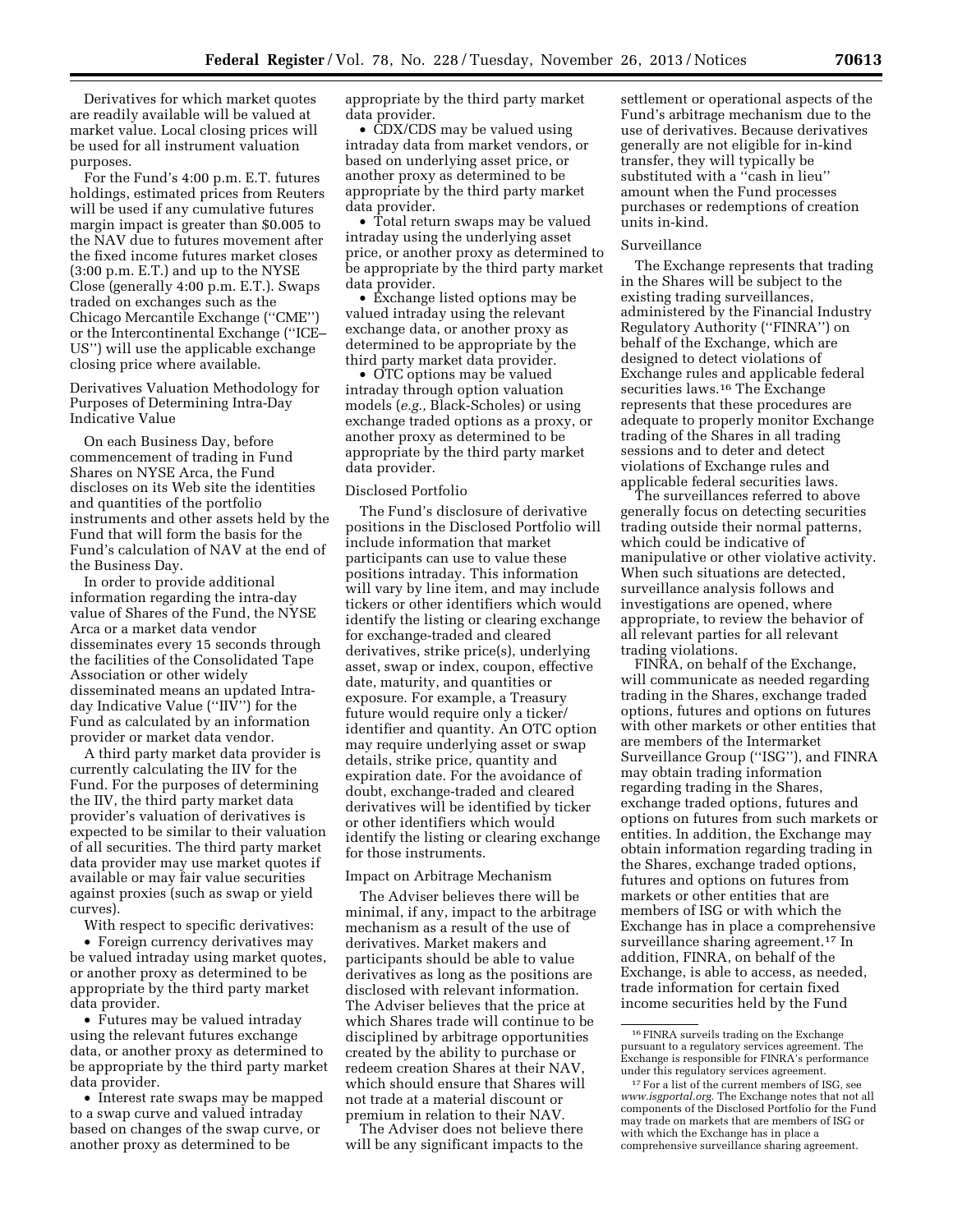reported to FINRA's Trade Reporting and Compliance Engine (''TRACE'').

In addition, the Exchange also has a general policy prohibiting the distribution of material, non-public information by its employees.

#### 2. Statutory Basis

The basis under the Act 18 for this proposed rule change is the requirement under Section 6(b)(5) 19 that an exchange have rules that are designed to prevent fraudulent and manipulative acts and practices, to promote just and equitable principles of trade, to remove impediments to, and perfect the mechanism of a free and open market and, in general, to protect investors and the public interest.

The Exchange believes that the proposed rule change is designed to prevent fraudulent and manipulative acts and practices in that the Shares will continue to be listed and traded on the Exchange pursuant to the initial and continued listing criteria in NYSE Arca Equities Rule 8.600. The Fund will continue to comply with all initial and continued listing requirements under NYSE Arca Equities Rule 8.600.

The Fund's investments will be consistent with the Fund's investment objective, which remains unchanged. The proposed amendments permitting the Fund to invest in derivative instruments, such as options contracts, futures contracts and swap agreements, promotes just and equitable principals of trade and furthers the protection of investors and the public interest. The Fund's investments will not be used to seek performance that is the multiple or inverse multiple (*e.g.,* 2Xs and 3Xs) of the Fund's broad-based securities market index.

Permitting the use of derivatives will provide additional flexibility to the Adviser in seeking to achieve the Fund's investment objective. For example, because the markets for certain securities, or the securities themselves, may be unavailable or cost prohibitive as compared to derivative instruments, suitable derivative transactions may be an efficient alternative for the Fund to obtain the desired asset exposure. Additionally, derivatives allow parties to replicate desired returns while eliminating the costs associated with acquiring or holding the underlying asset. As such, the increased flexibility afforded by the ability to use derivatives may enhance investor returns by facilitating the Fund's ability to more economically seek its investment objective, thereby reducing the costsactual, opportunity or otherwise incurred by the Fund.

Investor protection and the public interest are further advanced as a result of the following factors:

(1) The Fund's compliance with the requirements of the federal securities laws, in particular, the restrictions under the 1940 Act regarding limitation on investments in illiquid securities, and diversification requirements set forth in Section 5(b)(1) [sic] 1940 Act;

(2) The central clearing of U.S. exchange-traded futures and options contracts;

(3) In the case of swaps, the Adviser represents that it has implemented detailed policies and procedures which govern the selection of counterparties to reduce the risks associated with swaps, including, but not limited to, counterparty risk and concentration risk.

(4) The Adviser represents that the Fund will comply with the representations stated in the No-Action Letter, as stated above. In addition, all other representations in the Prior Release remain as stated therein and no other changes are being made.

(5) Investments in derivative instruments will be made in accordance with the 1940 Act and consistent with the Fund's investment objectives and policies. To limit the potential risk associated with transactions in derivative instruments, the Fund will segregate or ''earmark'' assets determined to be liquid by PIMCO in accordance with procedures established by the Trust's Board of Trustees and in accordance with the 1940 Act (or, as permitted by applicable regulation, enter into certain offsetting positions) to cover its obligations under derivative instruments. These procedures have been adopted consistent with Section 18 of the 1940 Act and related Commission guidance. In addition, the Fund will include appropriate risk disclosure in its offering documents, including leveraging risk.

(6) The listing and trading of Shares of the Fund is governed by Exchange initial and continued listing rules as approved by the Commission, including NYSE Arca Equities Rule 8.600.

(7) As described in the Prior Release under ''Availability of Information'', the Fund's Web site discloses specified quantitative information updated on a daily basis, as well as the Disclosed Portfolio as defined in NYSE Arca Equities Rule 8.600(c)(2) that will form the basis for the Fund's calculation of NAV at the end of the business day. On a daily basis, the Adviser discloses for each portfolio security or other financial instrument of the Fund the following

information: Ticker symbol (if applicable), name of security or financial instrument, number of shares or dollar value of financial instruments held in the portfolio, and percentage weighting of the security or financial instrument in the portfolio. The Web site information is publicly available at no charge. In addition, price information for the debt securities held by the Fund is available through major market data vendors.

The proposed rule change helps to perfect the mechanism of a free and open market by enhancing investor choice and providing investors a cost effective and efficient means to access an asset class through a diversified vehicle that is listed and traded on an exchange.

### *B. Self-Regulatory Organization's Statement on Burden on Competition*

The Exchange does not believe that the proposed rule change will impose any burden on competition that is not necessary or appropriate in furtherance of the purposes of the Act. The proposed rule change will allow the Fund to use derivative instruments as a more efficient substitute for taking a position in the underlying asset and/or as part of a strategy designed to reduce exposure to risks (such as interest rate or currency risk) or to enhance investment returns. The proposed change, therefore, will provide additional flexibility to the Adviser to seek the Fund's investment objective and will enhance the Fund's ability to compete with other actively managed exchange-traded funds and mutual funds.

### *C. Self-Regulatory Organization's Statement on Comments on the Proposed Rule Change Received From Members, Participants, or Others*

No written comments were solicited or received with respect to the proposed rule change.

## **III. Date of Effectiveness of the Proposed Rule Change and Timing for Commission Action**

Within 45 days of the date of publication of this notice in the **Federal Register** or within such longer period up to 90 days after publication (i) as the Commission may designate if it finds such longer period to be appropriate and publishes its reasons for so finding or (ii) as to which the self-regulatory organization consents, the Commission will:

(A) By order approve or disapprove the proposed rule change, or

<sup>18</sup> 15 U.S.C. 78a.

<sup>19</sup> 15 U.S.C. 78f(b)(5).